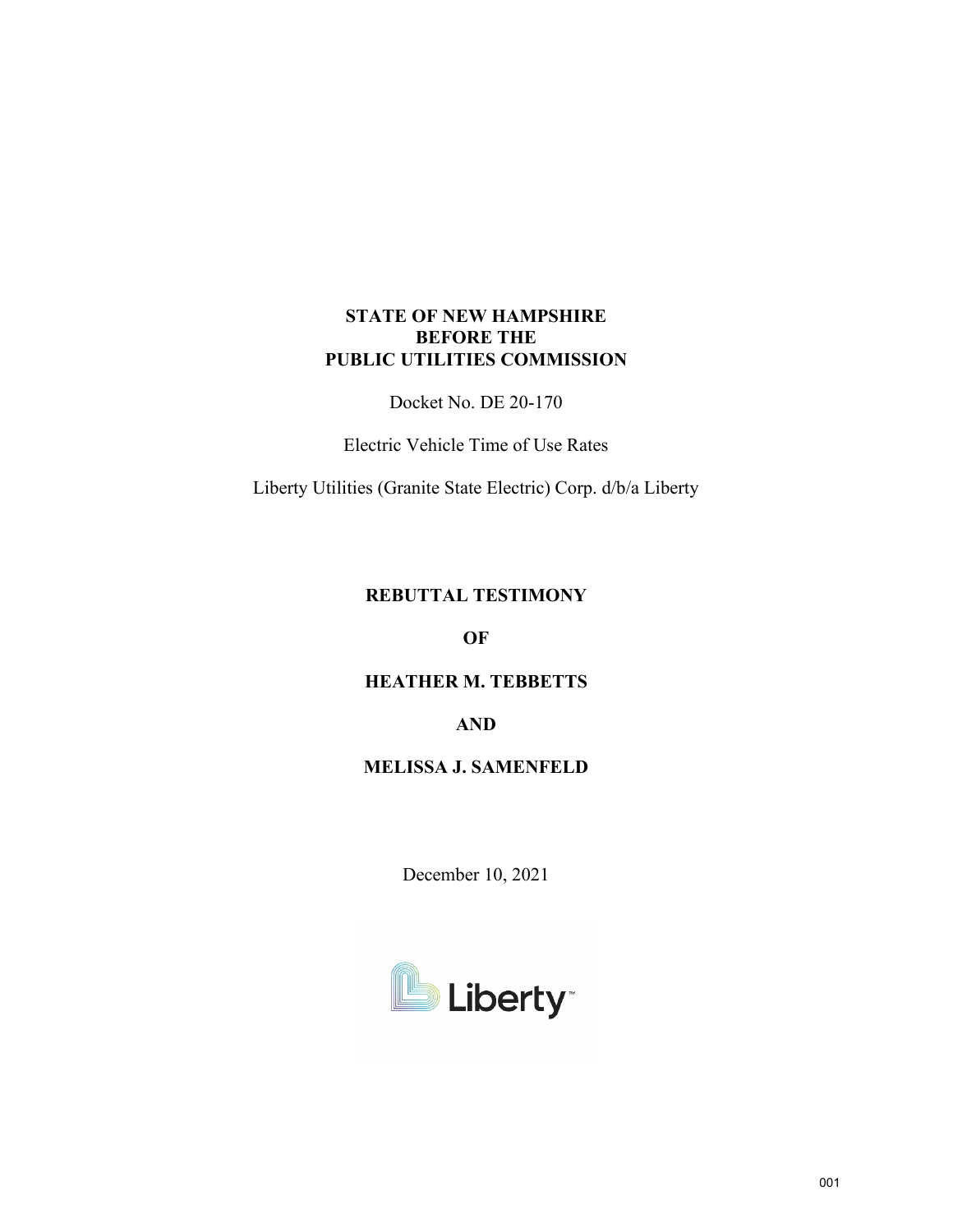Liberty Utilities (Granite State Electric) Corp. d/b/a Liberty Docket No. DE 20-170 Rebuttal Testimony of H. Tebbetts and M. Samenfeld Page 1 of 9

## 1 **I. INTRODUCTION**

#### 2 **Q. Ms. Tebbetts, please introduce yourself.**

- 3 A. My name is Heather M. Tebbetts, my business address is 9 Lowell Road, Salem, New
- 4 Hampshire, and I am employed by Liberty Utilities Service Corp. I am Manager of Rates

5 and Regulatory Affairs and am responsible for providing rate-related services for Liberty

- 6 Utilities (Granite State Electric) Corp. d/b/a Liberty ("Liberty" or the "Company").
- 7 Please see the Direct Testimony of Heather M. Tebbetts and Melissa J. Samenfeld, filed
- 8 June 15, 2021, for a description of my educational background and work experience.

### 9 **Q. Ms. Samenfeld, please state your full name, business address, and position.**

- 10 A. My name is Melissa B. Samenfeld, my business address is 114 North Main Street,
- 11 Concord, New Hampshire, and I am employed by Liberty Utilities Service Corp. I am an
- 12 Analyst II in the Rates and Regulatory Affairs department and am responsible for
- 13 providing rate-related services for the Company. Please see the Direct Testimony
- 14 Heather M. Tebbetts and Melissa J. Samenfeld, filed June 15, 2021, for a description of
- 15 my educational background and work experience.
- 

# 16 **II. PURPOSE OF TESTIMONY**

### 17 **Q. What is the purpose of your testimony?**

18 A. Our testimony responds to the direct testimony of Department of Energy ("DOE")

- 19 witness Sanem I. Sergici related to the rate design of commercial electric vehicle
- 20 charging rates. Specifically, we address Ms. Sergici's recommendation that the Company
- 21 adopt time-of-use ("TOU") electric vehicle ("EV") rates for commercial high demand EV 22 customers.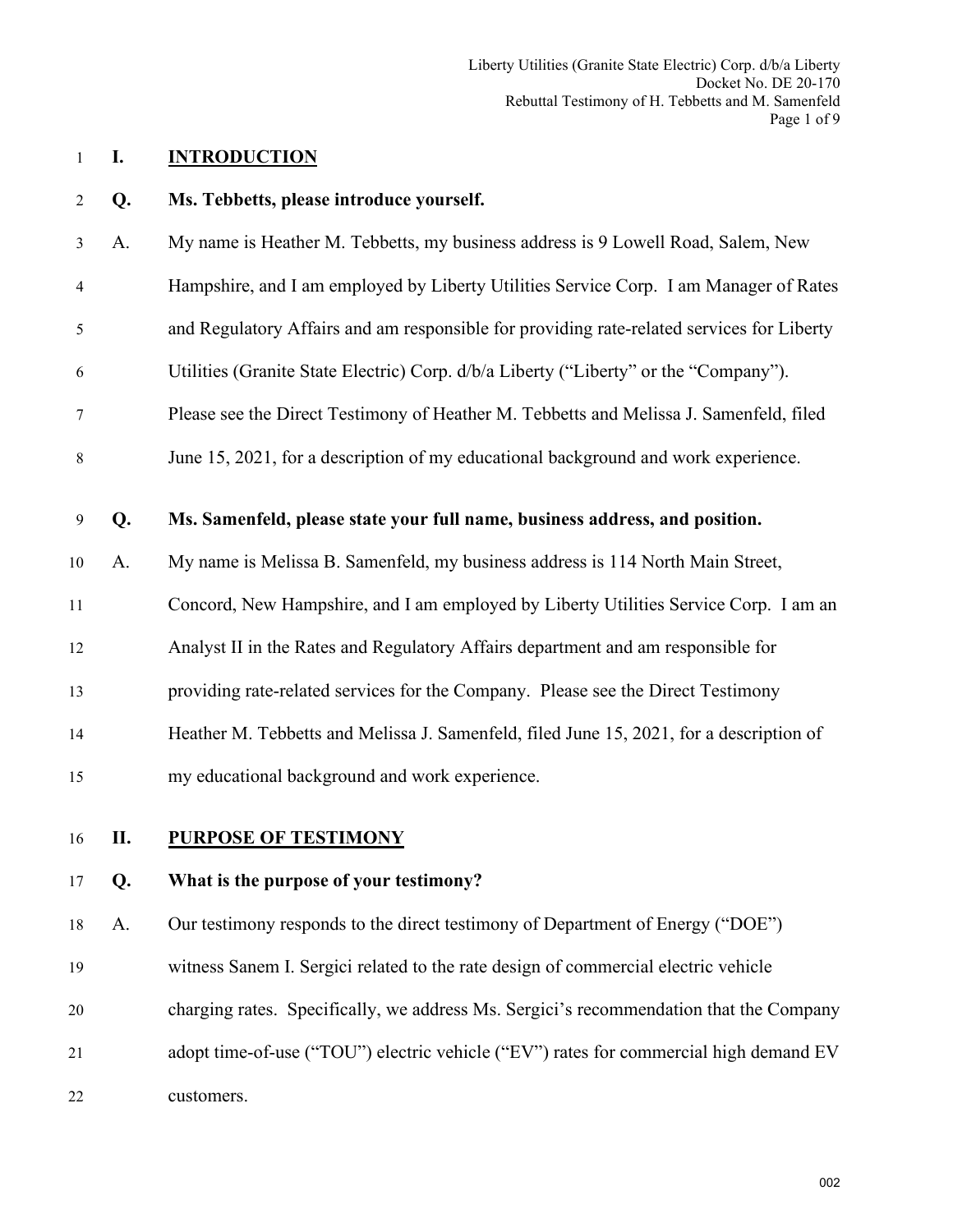Liberty Utilities (Granite State Electric) Corp. d/b/a Liberty Docket No. DE 20-170 Rebuttal Testimony of H. Tebbetts and M. Samenfeld Page 2 of 9

# 1 **III. DOE PROPOSAL**

| $\overline{2}$ | Q. | Please summarize Ms. Sergici's testimony.                                               |
|----------------|----|-----------------------------------------------------------------------------------------|
| $\mathfrak{Z}$ | A. | Ms. Sergici's testimony provides that TOU rates are most appropriate for EV charging to |
| 4              |    | send price signals to both customers owning the stations and the EV drivers using them, |
| 5              |    | instead of flat fixed rates with demand charges.                                        |
| 6              | Q. | What does she recommend?                                                                |
| $\tau$         | A. | Ms. Sergici recommends that the proposal by Liberty, which utilizes a fixed rate with   |
| 8              |    | greater volumetric charges and lower demand charges versus the commercial rates         |
| 9              |    | available to customers today, are not appropriate for EV charging, and that the Company |
| 10             |    | should adopt TOU rates instead.                                                         |
| 11             | Q. | Do you agree with these recommendations?                                                |
| 12             | A. | Not entirely. The Company appreciates Ms. Sergici's efforts to advance this important   |
| 13             |    | topic and her design does include benefits for our customers, including the opportunity |
| 14             |    | for EV station owners to offer time-differing rates to their EV customers if they so    |
| 15             |    | choose. However, we think that the use of three-part rates is problematic and that the  |
| 16             |    | omission of a demand charge in the design Ms. Sergici proposes is a significant         |
| 17             |    | shortcoming.                                                                            |
| 18             | Q. | Please explain the three-part rates.                                                    |
| 19             | A. | The three-part rates Ms. Sergici proposes have peak, mid peak, and off peak periods.    |
| 20             |    | They were developed using usage data provided by Liberty and utilize the system cost    |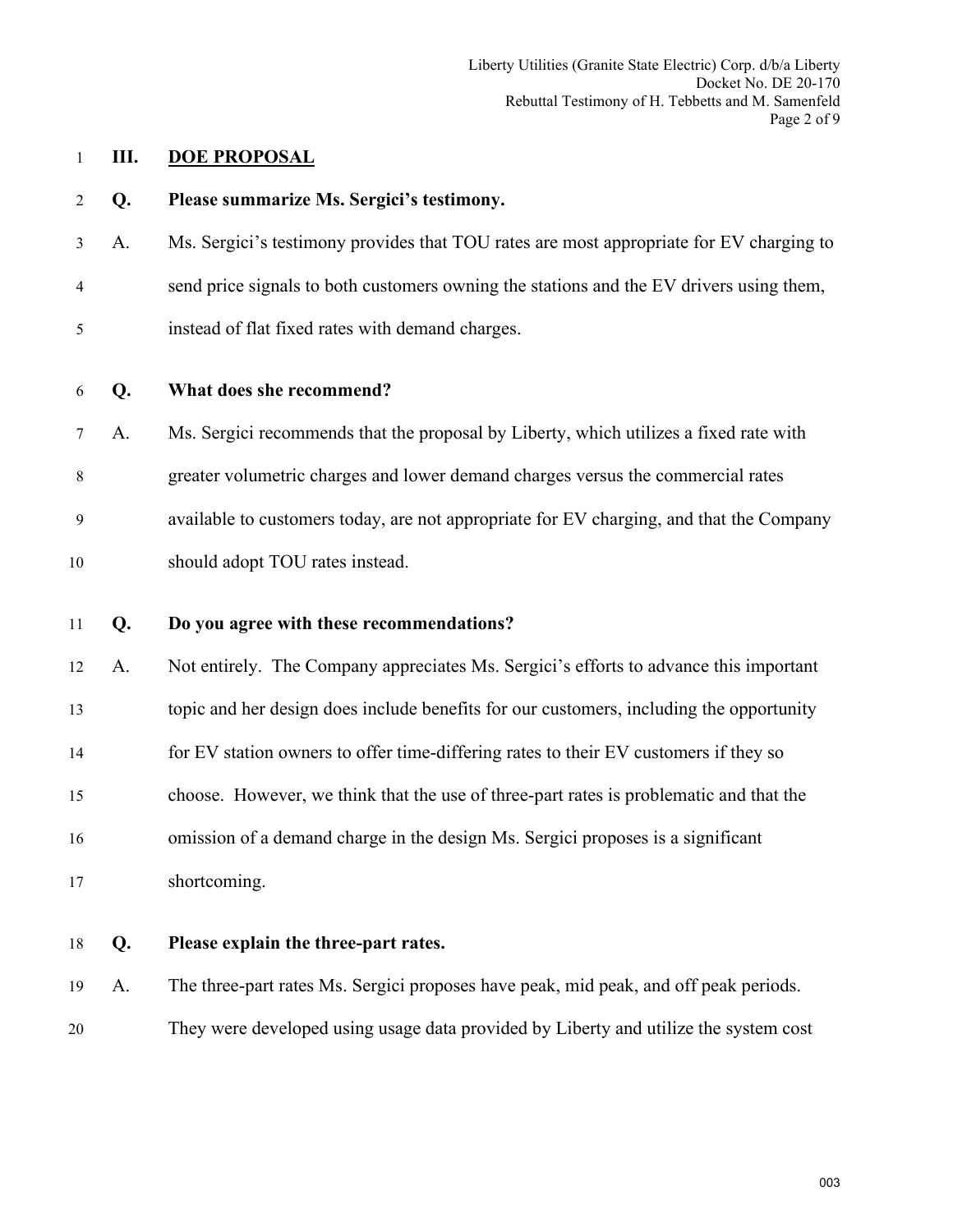1 duration curve for distribution rates, though she does not provide hours of the day these 2 rates should be applicable to.

## 3 **Q. What is the system cost duration curve?**

4 A. The system cost duration curve assigns a greater share of the system costs incurred to 5 serve customers to those hours that have the highest usage by customers.

#### 6 **Q. How is the curve used to allocate costs assigned to a class of customers?**

7 A. The Company currently uses this approach to allocate costs of transmission and 8 distribution. The transmission rates assigned to each rate class are determined by 9 reviewing the coincident peak (the total load from Liberty customers at the highest 10 annual hour of load at ISO New England) with the load for each rate class. Those costs 11 are allocated to each rate class and the rates reflect the costs borne by the customer class. 12 For distribution, the costs to serve customers are determined through a marginal cost of

13 service study completed for rate cases, with the most recent study completed in 2018.

## 14 **Q. But you disagree with using this method to allocate costs for the EV customers?**

15 A. Correct. We believe the use of three-part rates, as proposed by Ms. Sergici, may be 16 reasonable in other instances but not for the Company because we do not have usage data

17 pertaining to EV charging stations, which is necessary data to implement this rate

18 structure. Until the Company has commercial high demand charging stations in its

- 19 territory for more than a period of twelve months, the data to create a new rate class for
- 20 EV charging stations does not exist. The data used by Ms. Sergici is for commercial and

004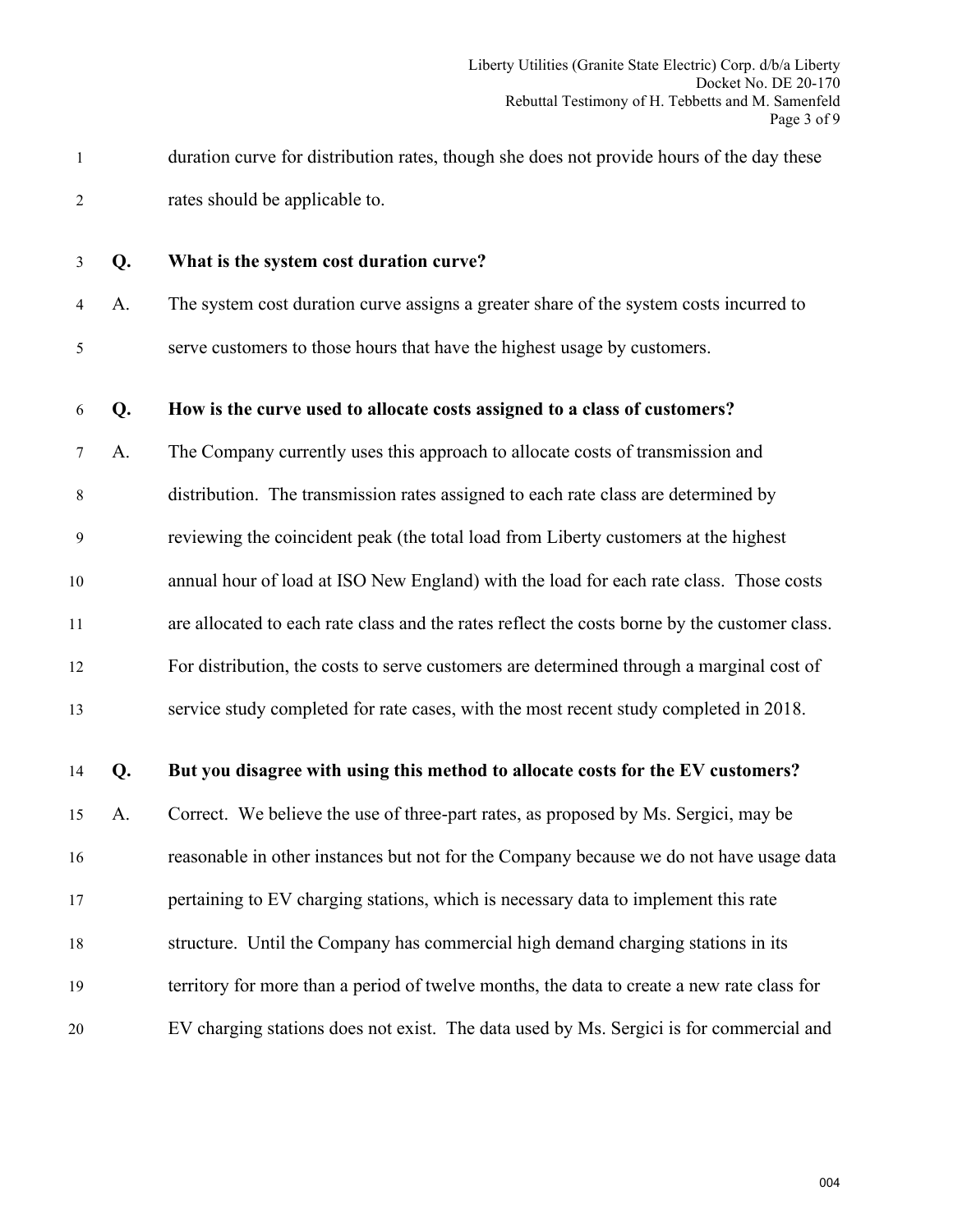1 residential customers, none of which are simply high demand EV charging stations 2 behind a meter.

3 **Q. Please explain.**

4 A. Distribution costs to serve customers are extremely difficult to assign because those costs 5 are based on serving customers at the Company's system peak hour, which may be 6 different than the ISO New England peak hour. The Company's system peak is going to 7 be based on the mix of customers in its territory and, in many years, Liberty's peak 8 differs from the ISO New England peak by up to three hours, with the Company's peak 9 being earlier in the day. Since the Company has no data on the usage of high demand EV 10 changing stations in Liberty's unique distribution system, we do not know if their peak 11 load will coincide with Liberty's peak, with the ISO New England peak, or at some other 12 time.

13 **Q. Is that why your proposal includes flat rate with a high volumetric charge, low** 

#### 14 **demand charge, and moderate customer charge??**

 A. Yes. By utilizing the data we have on our largest customer class for loads greater than 16 200 kW, which is our Rate G-1, we are able to provide a rate structure that recovers the cost to serve customers with these large loads while taking in to consideration the points made in Order No. 26,394 (Aug. 19, 2020) in Docket No. IR 20-004, that "cost of service is a foundational component of rate design," and, "we encourage the utilities to consider applying the marginal cost methodology we approved in [Docket No.] DE 17-189." Order No. 26,394 at 3, 5. (citing the docket in which Liberty obtained approval of its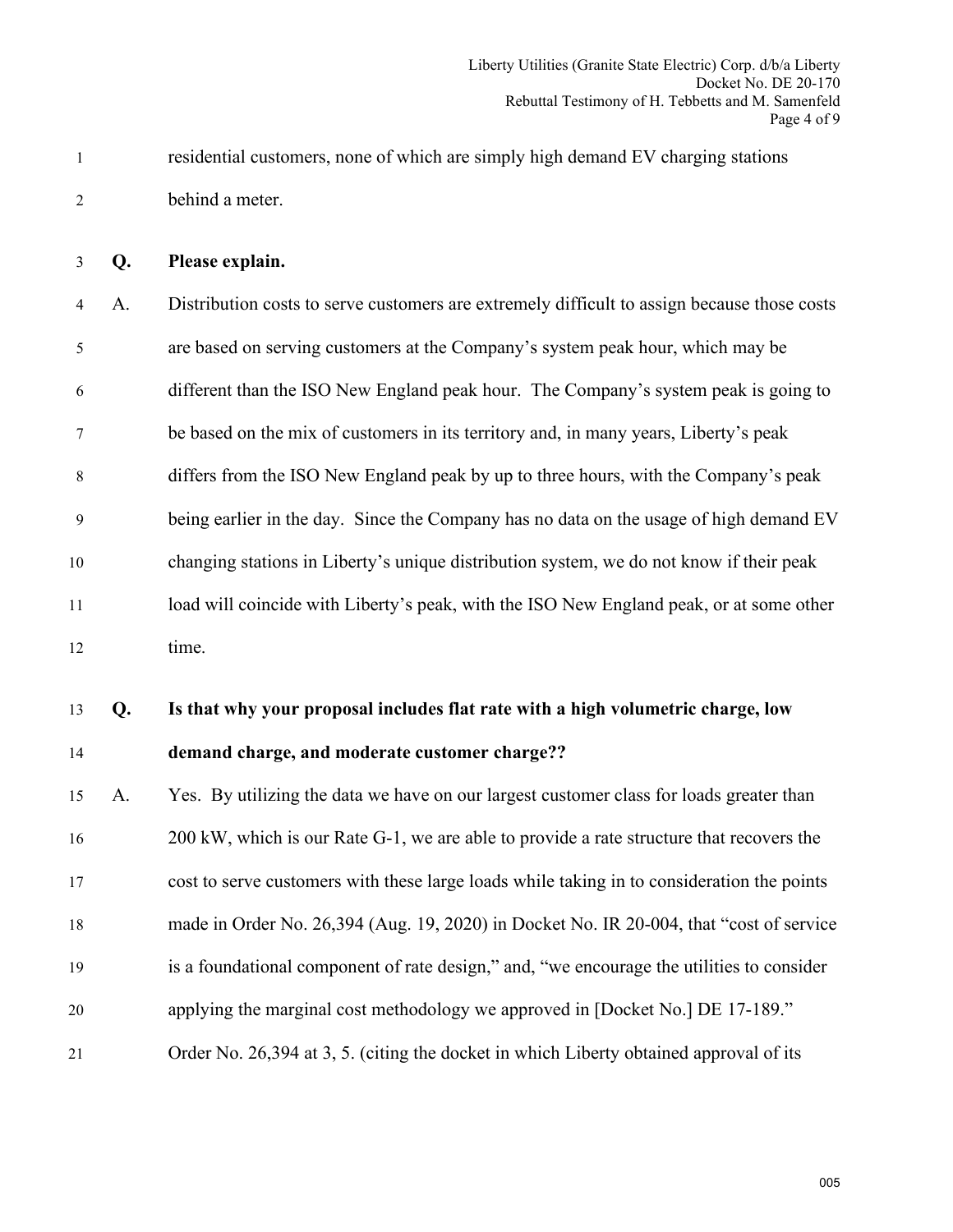| 1              |    | Battery Storage Pilot Program). At this time, we do not have cost of service information  |
|----------------|----|-------------------------------------------------------------------------------------------|
| $\overline{2}$ |    | for an EV charging rate class, as noted above.                                            |
| 3              | Q. | You indicated above that your other concern with Ms. Sergici's proposal is that it        |
| 4              |    | excludes a demand charge; does her testimony address this fact?                           |
| 5              | A. | It does not. Ms. Sergici notes on Bates 4, lines 5 through 7, "In the absence of demand   |
| 6              |    | charges, TOU rate is more consistent with the marginal cost principles, while minimizing  |
| 7              |    | cross subsidies."                                                                         |
| 8              | Q. | Do you agree?                                                                             |
| 9              | A. | Not as her statement relates to the issue at hand. I agree with Ms. Sergici that rates    |
| $10\,$         |    | varying by hour are necessarily more consistent with marginal cost principles because the |
| 11             |    | Company's costs to serve its customers also varies by hour, based on changing market      |
| 12             |    | and operating conditions, among other factors. That said, for reasons I explain above we  |
| 13             |    | lack the data to accurately reflect this dynamic.                                         |
| 14             | Q. | Are there other reasons why the inclusion of a demand charge is important?                |
| 15             | A. | Yes. Implementing rates on a strictly TOU basis has the potential to create behavioral    |
| 16             |    | incentives to customers that could increase system costs and shift costs between classes  |
| 17             |    | in ways that are inconsistent with industry-standard ratemaking principles.               |
| 18             | Q. | Please explain.                                                                           |
| 19             | A. | TOU rates will tend to deter customers from charging during the very high price periods.  |
| 20             |    | By designing TOU rates during mid peak to be lower than the Company's proposed EV-        |
| 21             |    | L rate the distribution costs to serve the EV TOU customers with the same amount of       |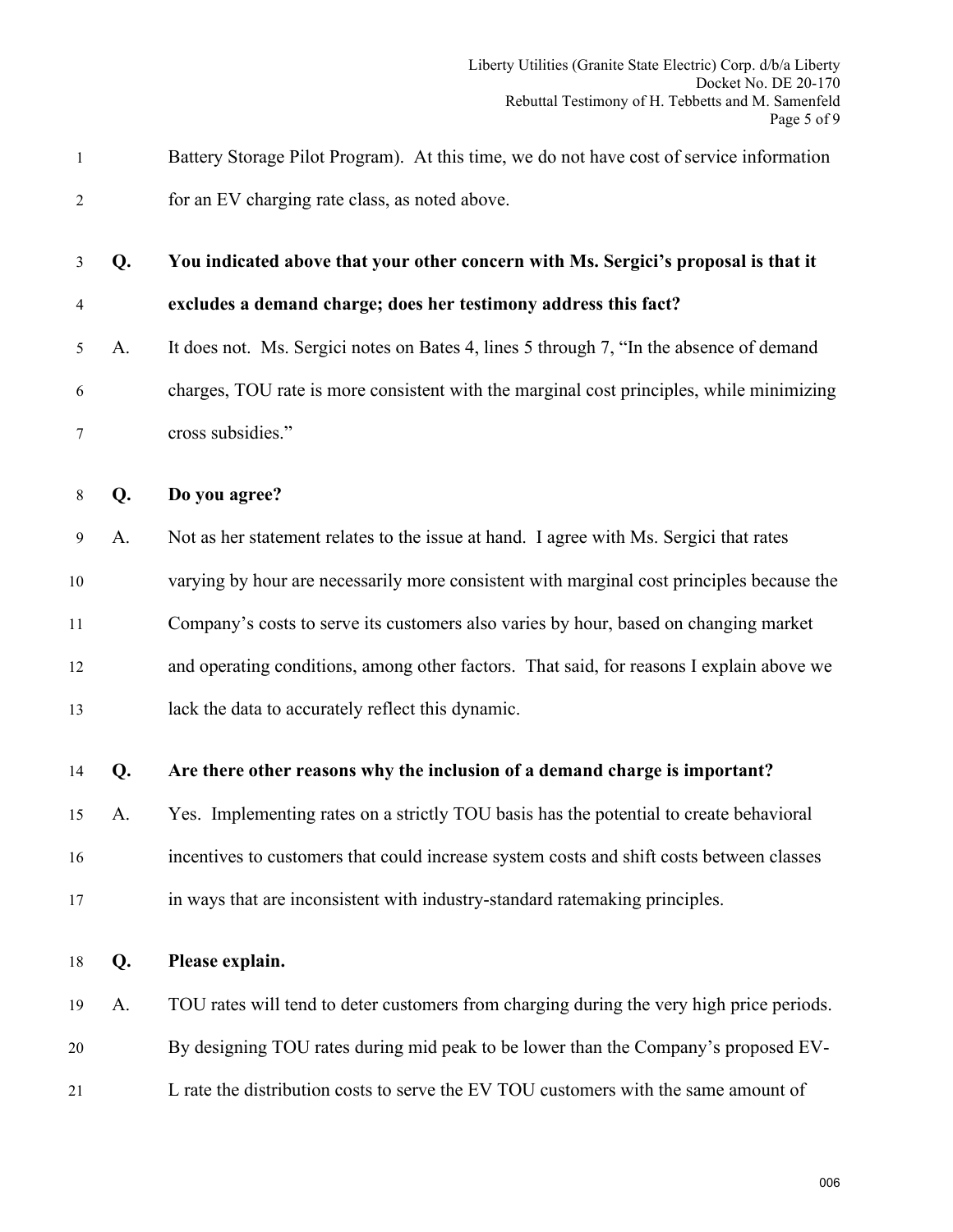| $\mathbf{1}$                     |    | load are not recovered through the low volumetric charges. Ms. Sergici's proposal          |
|----------------------------------|----|--------------------------------------------------------------------------------------------|
| $\overline{2}$                   |    | provides for a mid peak rate of \$0.10062 versus the Company's \$0.14009 rate, yet she     |
| 3                                |    | does not provide the hours in which her rates will be instituted and, as further described |
| $\overline{4}$                   |    | below, the lower rates during mid peak hours may coincide with the Company's system        |
| 5                                |    | peak, thus the cost to serve these customers will not be collected. Our system             |
| 6                                |    | improvements to ensure safe and reliable service are not only built to serve our customers |
| $\tau$                           |    | at the base load periods, but also for abnormal conditions such as loss of supply and      |
| 8                                |    | failure of equipment. We model to build our system to our system peak which may be         |
| 9                                |    | different from the ISO New England peak, as previously noted.                              |
|                                  |    |                                                                                            |
| 10                               | Q. | Can you provide an example of why it is not possible to establish TOU periods for          |
| 11                               |    | Liberty's high demand charging stations absent data indicating their usage                 |
| 12                               |    | patterns?                                                                                  |
|                                  |    |                                                                                            |
|                                  | A. | Yes. The Company's 2021 system peak occurred on June 30, 2021, hour ending 15              |
|                                  |    | (which is 2 PM through 2:59 PM), as compared to the ISO New England 2021 peak              |
|                                  |    | which occurred on June 29, 2021, hour ending 18 (or 5 PM through 5:59 PM). Ms.             |
|                                  |    | Sergici did not recommend a time period for peak hours, but her testimony notes in a few   |
|                                  |    | instances that a five hour peak period is appropriate, which is consistent with Order No.  |
| 13<br>14<br>15<br>16<br>17<br>18 |    | 26,394 at 17 (Aug. 18, 2020) ("we agree with the City of Lebanon that the five-hour peak   |
| 19                               |    | duration is more appropriate than the four-hour peak duration").                           |
|                                  |    |                                                                                            |
| 20                               |    | However, if the peak hour of Liberty's high demand EV charging station customers           |
| 21                               |    | turned out to be late on June 29 (it was 98 degrees at Manchester Airport that afternoon), |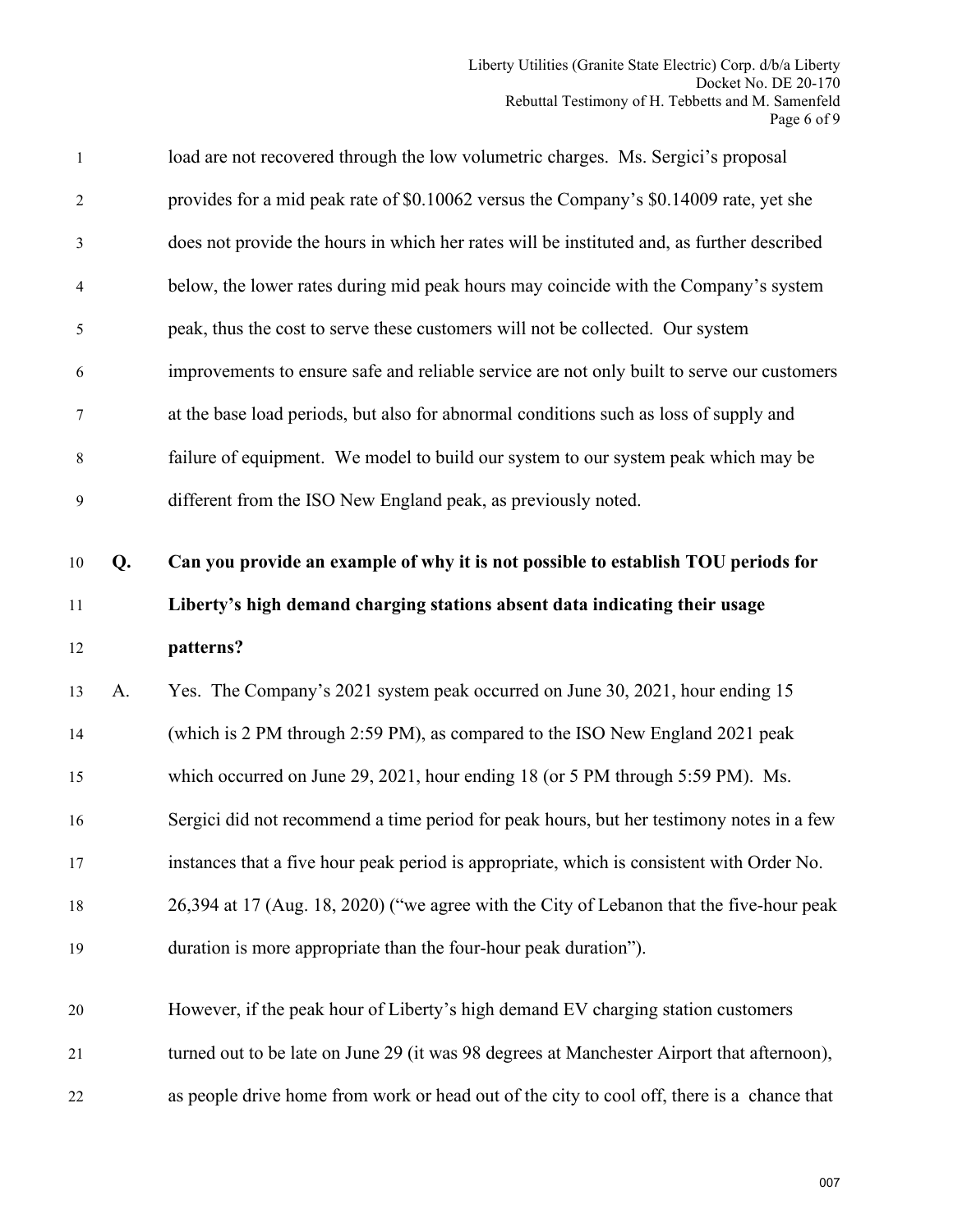| 1        |    | the peak five hours in the rate design would not have included both the Company's early                                           |
|----------|----|-----------------------------------------------------------------------------------------------------------------------------------|
| 2        |    | system peak hour and captured the EV charging stations late peak usage. EV station                                                |
| 3        |    | customers would thus not have been billed the cost to serve them – their high use would                                           |
| 4        |    | be billed at an off peak rate. If the peak hours were set at 3 PM through 8 PM to                                                 |
| 5        |    | accommodate charging at the highest use periods late on that day, which aligns with the                                           |
| 6        |    | Company's residential EV TOU rate, the peak period would have missed the Company's                                                |
| 7        |    | early peak. If the peak hours were set at 2 PM through 7 PM to capture the Company's                                              |
| 8        |    | system peak, they would have lost the later hour of high EV charging usage, leaving the                                           |
| 9        |    | only way to collect those costs to serve would be to include a demand component in the                                            |
| 10       |    | rate design.                                                                                                                      |
| 11<br>12 |    | These decisions cannot be made without data showing how high demand EV charging<br>stations actually operate on Liberty's system. |
| 13       | Q. | Will there be a future opportunity to review the data from customers to determine if                                              |
| 14       |    | cost shifting is occurring?                                                                                                       |
| 15       | A. | Yes. In the Company's next rate case, which we currently anticipate filing in 2023, the                                           |
| 16       |    | Company will review the usage of customers taking the proposed rate and incorporate it                                            |
| 17       |    | into its marginal cost of service study to determine if cost shifting is occurring and the                                        |
| 18       |    | next steps for rate design based on the analysis.                                                                                 |
|          |    |                                                                                                                                   |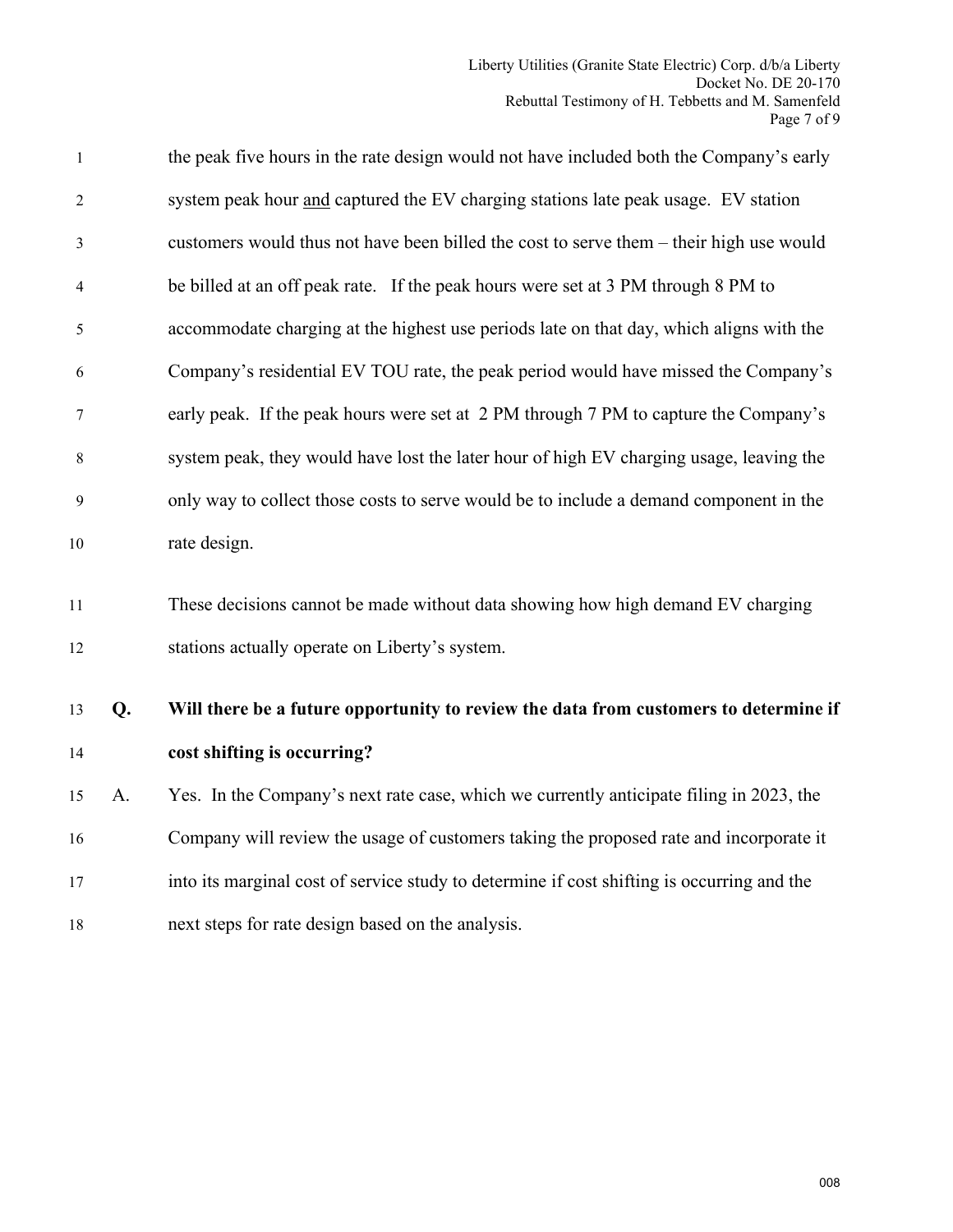| 1              | Q. | Do you think that would be a good time to revisit some or all of the design elements      |
|----------------|----|-------------------------------------------------------------------------------------------|
| $\overline{2}$ |    | proposed by Ms. Sergici are appropriate?                                                  |
| 3              | A. | Yes. A rate case provides the opportunity to review all costs associated with serving all |
| 4              |    | customers.                                                                                |
| 5              | Q. | Are there other benefits to the customer by including a demand charge in the rate         |
| 6              |    | design?                                                                                   |
| 7              | A. | Yes. When a customer requests commercial service, the Company undertakes a                |
| 8              |    | calculation of revenue for the service requested to determine a payback period for the    |
| 9              |    | distribution costs to serve the customer, such as poles, transformers, etc. The customer  |
| 10             |    | charge and expected usage over a period of twelve months is used to calculate the         |
| 11             |    | revenue. If costs are greater than the revenues, the customer bears those costs and they  |
| 12             |    | must be paid upfront. If the purpose of higher rates during peak hours is to deter        |
| 13             |    | customers from charging at those times, more of the volumetric revenues will come from    |
| 14             |    | the mid peak period at lower rates, thus the customer will need to pay more upfront to    |
| 15             |    | make up for that revenue loss. By including demand charges, more revenue is included      |
| 16             |    | in that calculation resulting in a lower upfront cost to the customer.                    |
| $17\,$         | Q. | What is your recommendation?                                                              |
| 18             | A. | The Company's recommendation is that the Commission approve the Company's                 |
| 19             |    | commercial charging rates as originally proposed and reject the three period TOU rate     |
| 20             |    | proposal by Ms. Sergici and allow Liberty time to capture sufficient data to create an EV |
|                |    |                                                                                           |

21 charging rate class for commercial loads at the next rate case.

009